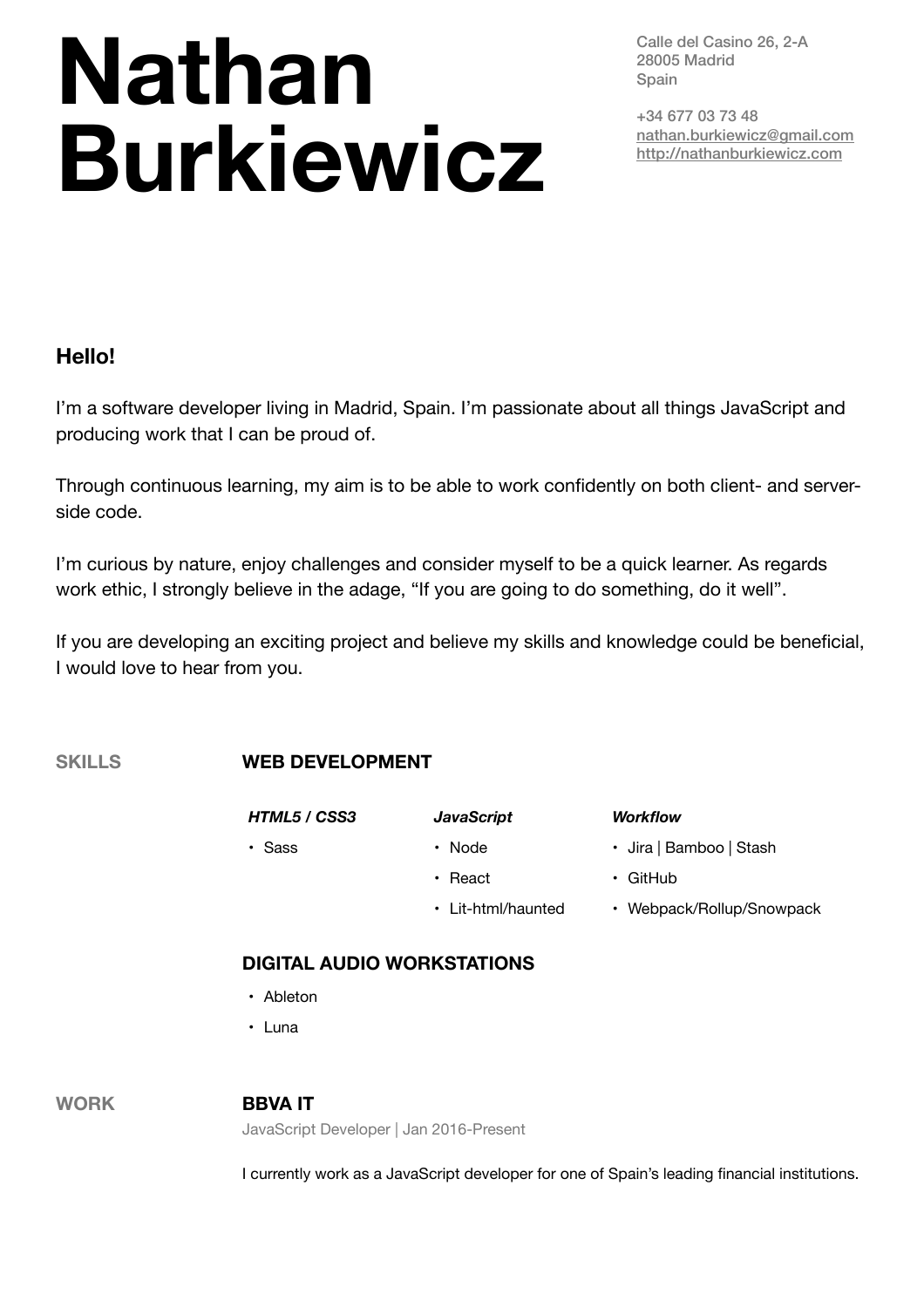#### **ANGLO FILES S.L.**

Co-founder | Jan 2013-2016

In January 2013, we created Anglo Files - a small independent publishing company. At present, we publish a magazine for EFL learners and teachers called Yes - Your English Supplement. The publication is available in print, digital and iPad/iPhone editions. We publish 10 issues per year and will likely release special issues as well.

#### **YOUR ENGLISH SUPPLEMENT (YES)**

Graphic design, web development | Jan 2013-2016

Designed and launched a responsive WordPress site for Yes magazine which includes a shop powered by WooCommerce and payments handled by Stripe and PayPal. Custom functions were added to handle digital downloads and magazine subscriptions. I am also responsible for creating site content and managing the blog.

Designed six unique templates for the iOS app version of Yes magazine made for the TypeEngine publishing platform. A template was made for each section of the magazine and was designed to mimic, as much as possible, the styles of the print version. A custom HTML5 audio player, based on MediaElement.js, was made for use in the audio scripts. Sass (Bourbon and Neat) was used to style the templates.

#### **FREELANCE TRANSLATOR**

Translator | Jan 1999-2016

Freelance translator of Spanish-English and English-Spanish with experience in the explosives industry and regulations, public transport, accounting, operating system manuals, shotgun shell manufacturing material, scientific studies, reports and proofreading. In-house translator for Wargames: Soldiers and Strategy, a military history and wargames magazine (2004-2008).

#### **FREELANCE VOICE WORK**

Voice-over Artist and Voice Coach | Jan 2004-2016

Voice-over work for TV commercials as well as narrations for educational projects. Provide voice coaching for Spanish singers recording in English. Worked with important Spanish artists, including Bonus, Showpay, Las Supremas de Mostoles and Amaia Montero.

#### **THINK IN ENGLISH MAGAZINE**

Sub-editor, page-desinger and translator | Jan 2007-Dec 2012

Responsible for the design and layout of this 52-page magazine, as well its corresponding 16-page exercise pack and 1-hour CD. Kept software and hardware up-to-date for efficient production. Worked directly with printers on all pre-press aspects: uploading files to FTP, color correcting, reviewing proofs.